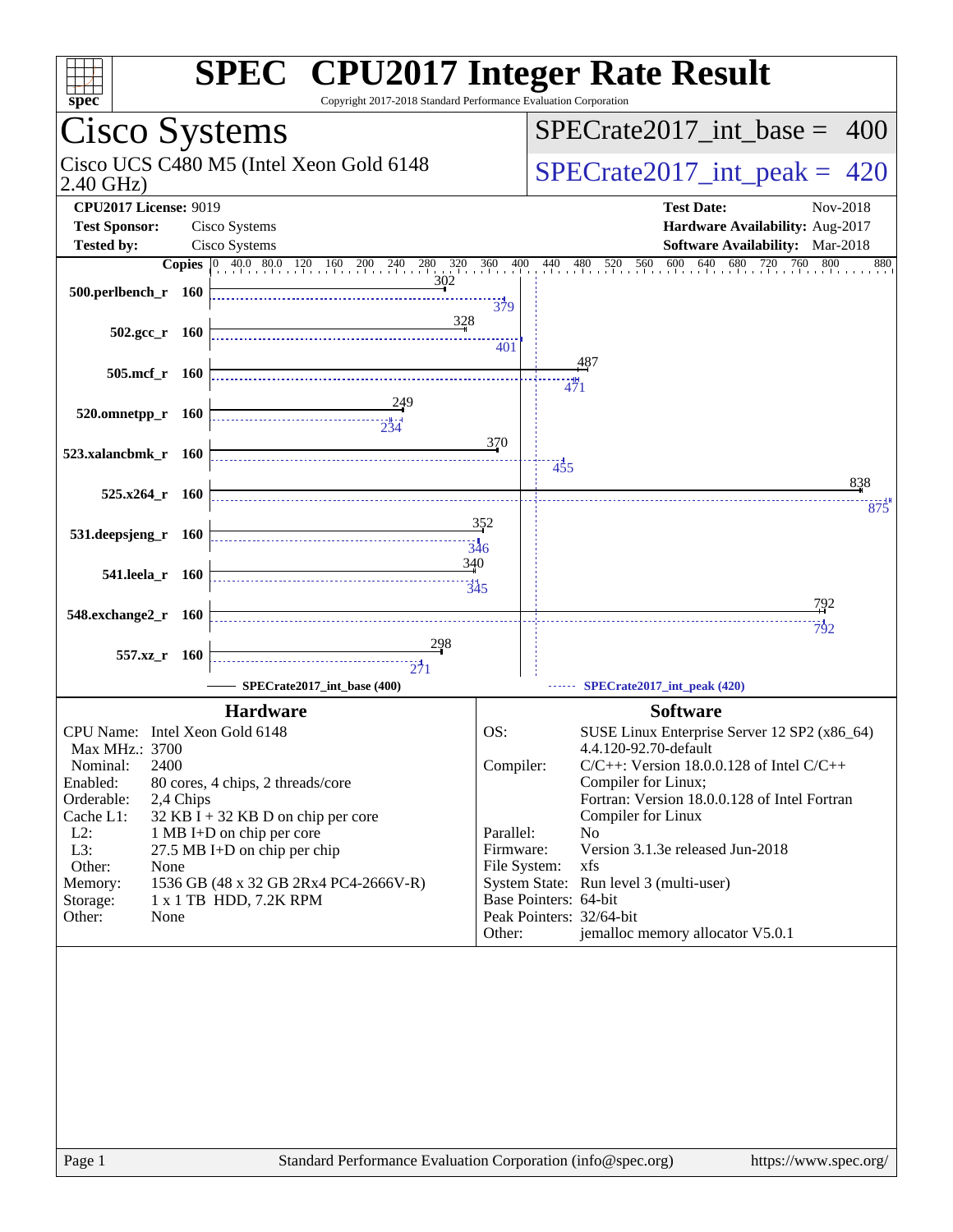

Copyright 2017-2018 Standard Performance Evaluation Corporation

## Cisco Systems

2.40 GHz) Cisco UCS C480 M5 (Intel Xeon Gold 6148  $\vert$  [SPECrate2017\\_int\\_peak =](http://www.spec.org/auto/cpu2017/Docs/result-fields.html#SPECrate2017intpeak) 420

[SPECrate2017\\_int\\_base =](http://www.spec.org/auto/cpu2017/Docs/result-fields.html#SPECrate2017intbase) 400

**[Tested by:](http://www.spec.org/auto/cpu2017/Docs/result-fields.html#Testedby)** Cisco Systems **[Software Availability:](http://www.spec.org/auto/cpu2017/Docs/result-fields.html#SoftwareAvailability)** Mar-2018

**[CPU2017 License:](http://www.spec.org/auto/cpu2017/Docs/result-fields.html#CPU2017License)** 9019 **[Test Date:](http://www.spec.org/auto/cpu2017/Docs/result-fields.html#TestDate)** Nov-2018 **[Test Sponsor:](http://www.spec.org/auto/cpu2017/Docs/result-fields.html#TestSponsor)** Cisco Systems **[Hardware Availability:](http://www.spec.org/auto/cpu2017/Docs/result-fields.html#HardwareAvailability)** Aug-2017

### **[Results Table](http://www.spec.org/auto/cpu2017/Docs/result-fields.html#ResultsTable)**

|                                    | <b>Base</b>   |                |            |                |       | <b>Peak</b>    |       |               |                |              |                |              |                |              |
|------------------------------------|---------------|----------------|------------|----------------|-------|----------------|-------|---------------|----------------|--------------|----------------|--------------|----------------|--------------|
| <b>Benchmark</b>                   | <b>Copies</b> | <b>Seconds</b> | Ratio      | <b>Seconds</b> | Ratio | <b>Seconds</b> | Ratio | <b>Copies</b> | <b>Seconds</b> | <b>Ratio</b> | <b>Seconds</b> | <b>Ratio</b> | <b>Seconds</b> | <b>Ratio</b> |
| $500.$ perlbench r                 | 160           | 845            | 302        | 838            | 304   | 842            | 302   | 160           | 671            | 380          | 672            | 379          | 673            | 378          |
| $502.\text{gcc}$ _r                | 160           | 692            | 328        | 692            | 328   | 686            | 330   | 160           | 563            | 402          | 566            | 400          | 566            | <b>401</b>   |
| $505$ .mcf r                       | 160           | 531            | 487        | 531            | 487   | 546            | 474   | 160           | 545            | 475          | 549            | 471          | 551            | 469          |
| 520.omnetpp_r                      | 160           | 845            | 249        | 841            | 250   | 847            | 248   | 160           | 849            | 247          | 907            | 231          | 899            | 234          |
| 523.xalancbmk r                    | 160           | 456            | 371        | 456            | 370   | 458            | 369   | 160           | 371            | 455          | 371            | 455          | 371            | 456          |
| 525.x264 r                         | 160           | 333            | 840        | 334            | 838   | 335            | 837   | 160           | 319            | 878          | 320            | 875          | 322            | 871          |
| 531.deepsjeng_r                    | 160           | 521            | 352        | 521            | 352   | 522            | 352   | 160           | 528            | 347          | 531            | 345          | 530            | 346          |
| 541.leela r                        | 160           | 776            | 341        | 780            | 340   | 782            | 339   | 160           | 769            | 345          | 769            | 345          | 784            | 338          |
| 548.exchange2_r                    | 160           | 529            | 792        | 529            | 793   | 534            | 785   | 160           | 530            | 791          | 529            | 792          | 529            | 792          |
| 557.xz r                           | 160           | 580            | 298        | 582            | 297   | 578            | 299   | 160           | 634            | 273          | 637            | 271          | 637            | 271          |
| $SPECrate2017\_int\_base =$<br>400 |               |                |            |                |       |                |       |               |                |              |                |              |                |              |
| $CDDCD = 1.4047 + 1.1$             |               |                | $\sqrt{2}$ |                |       |                |       |               |                |              |                |              |                |              |

**[SPECrate2017\\_int\\_peak =](http://www.spec.org/auto/cpu2017/Docs/result-fields.html#SPECrate2017intpeak) 420**

Results appear in the [order in which they were run](http://www.spec.org/auto/cpu2017/Docs/result-fields.html#RunOrder). Bold underlined text [indicates a median measurement](http://www.spec.org/auto/cpu2017/Docs/result-fields.html#Median).

#### **[Submit Notes](http://www.spec.org/auto/cpu2017/Docs/result-fields.html#SubmitNotes)**

 The numactl mechanism was used to bind copies to processors. The config file option 'submit' was used to generate numactl commands to bind each copy to a specific processor. For details, please see the config file.

### **[Operating System Notes](http://www.spec.org/auto/cpu2017/Docs/result-fields.html#OperatingSystemNotes)**

Stack size set to unlimited using "ulimit -s unlimited"

#### **[General Notes](http://www.spec.org/auto/cpu2017/Docs/result-fields.html#GeneralNotes)**

Environment variables set by runcpu before the start of the run: LD\_LIBRARY\_PATH = "/home/cpu2017/lib/ia32:/home/cpu2017/lib/intel64"

 Binaries compiled on a system with 1x Intel Core i7-4790 CPU + 32GB RAM memory using Redhat Enterprise Linux 7.4 Transparent Huge Pages enabled by default Prior to runcpu invocation Filesystem page cache synced and cleared with: sync; echo 3> /proc/sys/vm/drop\_caches runcpu command invoked through numactl i.e.: numactl --interleave=all runcpu <etc> Yes: The test sponsor attests, as of date of publication, that CVE-2017-5754 (Meltdown) is mitigated in the system as tested and documented. Yes: The test sponsor attests, as of date of publication, that CVE-2017-5753 (Spectre variant 1) is mitigated in the system as tested and documented. Yes: The test sponsor attests, as of date of publication, that CVE-2017-5715 (Spectre variant 2)

**(Continued on next page)**

| Page 2 | Standard Performance Evaluation Corporation (info@spec.org) | https://www.spec.org/ |
|--------|-------------------------------------------------------------|-----------------------|
|        |                                                             |                       |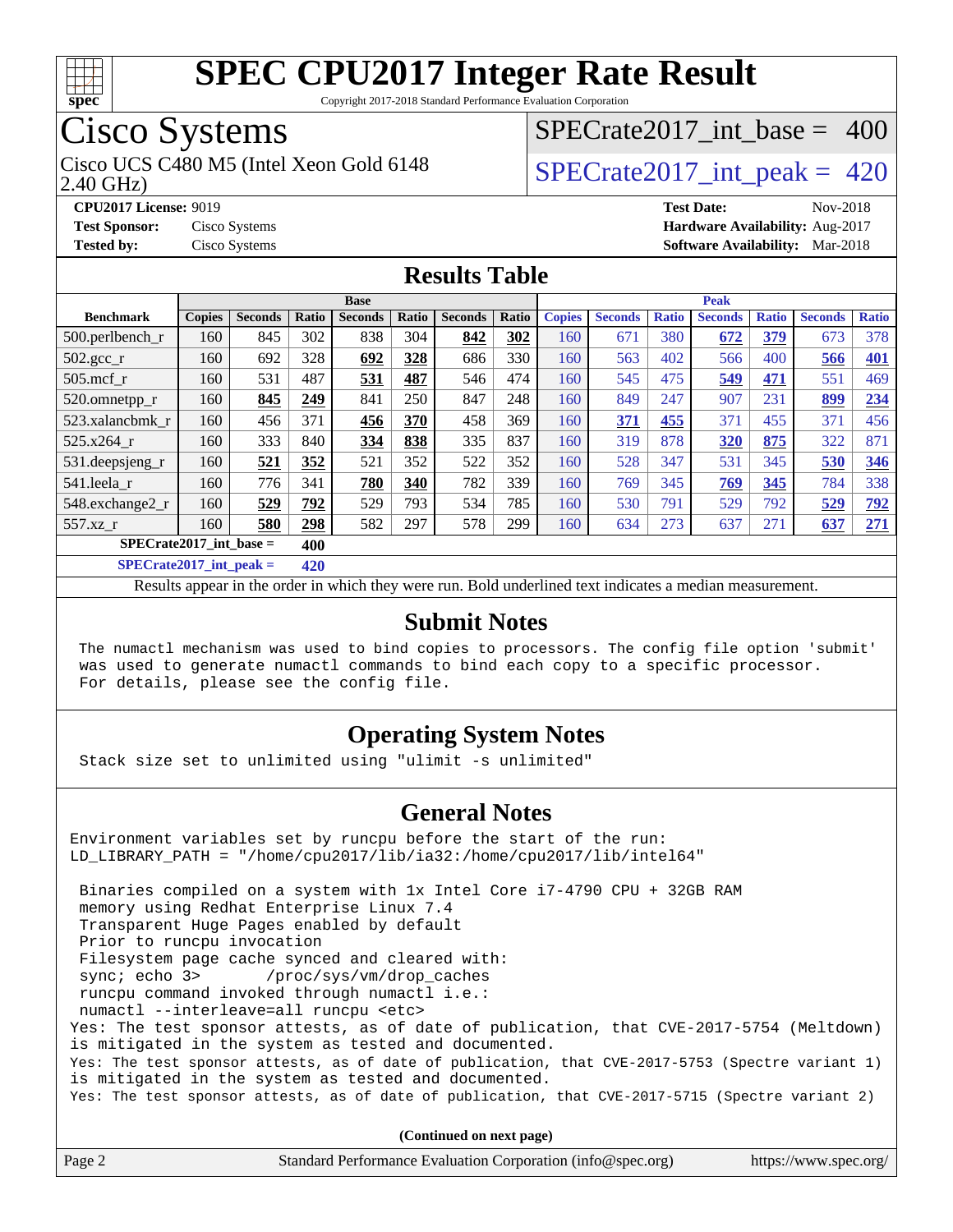

Copyright 2017-2018 Standard Performance Evaluation Corporation

### Cisco Systems

2.40 GHz) Cisco UCS C480 M5 (Intel Xeon Gold 6148  $\vert$  [SPECrate2017\\_int\\_peak =](http://www.spec.org/auto/cpu2017/Docs/result-fields.html#SPECrate2017intpeak) 420

[SPECrate2017\\_int\\_base =](http://www.spec.org/auto/cpu2017/Docs/result-fields.html#SPECrate2017intbase) 400

**[Test Sponsor:](http://www.spec.org/auto/cpu2017/Docs/result-fields.html#TestSponsor)** Cisco Systems **[Hardware Availability:](http://www.spec.org/auto/cpu2017/Docs/result-fields.html#HardwareAvailability)** Aug-2017

**[CPU2017 License:](http://www.spec.org/auto/cpu2017/Docs/result-fields.html#CPU2017License)** 9019 **[Test Date:](http://www.spec.org/auto/cpu2017/Docs/result-fields.html#TestDate)** Nov-2018 **[Tested by:](http://www.spec.org/auto/cpu2017/Docs/result-fields.html#Testedby)** Cisco Systems **[Software Availability:](http://www.spec.org/auto/cpu2017/Docs/result-fields.html#SoftwareAvailability)** Mar-2018

#### **[General Notes \(Continued\)](http://www.spec.org/auto/cpu2017/Docs/result-fields.html#GeneralNotes)**

is mitigated in the system as tested and documented.

jemalloc: configured and built at default for 32bit (i686) and 64bit (x86\_64) targets; jemalloc: built with the RedHat Enterprise 7.4, and the system compiler gcc 4.8.5; jemalloc: sources available from jemalloc.net or <https://github.com/jemalloc/jemalloc/releases>

### **[Platform Notes](http://www.spec.org/auto/cpu2017/Docs/result-fields.html#PlatformNotes)**

Page 3 Standard Performance Evaluation Corporation [\(info@spec.org\)](mailto:info@spec.org) <https://www.spec.org/> BIOS Settings: Intel HyperThreading Technology set to Enabled CPU performance set to Enterprise Power Performance Tuning set to OS Controls SNC set to Enabled IMC Interleaving set to 1-way Interleave Patrol Scrub set to Disabled Sysinfo program /home/cpu2017/bin/sysinfo Rev: r5797 of 2017-06-14 96c45e4568ad54c135fd618bcc091c0f running on linux-9r4j Tue Nov 20 19:36:13 2018 SUT (System Under Test) info as seen by some common utilities. For more information on this section, see <https://www.spec.org/cpu2017/Docs/config.html#sysinfo> From /proc/cpuinfo model name : Intel(R) Xeon(R) Gold 6148 CPU @ 2.40GHz 4 "physical id"s (chips) 160 "processors" cores, siblings (Caution: counting these is hw and system dependent. The following excerpts from /proc/cpuinfo might not be reliable. Use with caution.) cpu cores : 20 siblings : 40 physical 0: cores 0 1 2 3 4 8 9 10 11 12 16 17 18 19 20 24 25 26 27 28 physical 1: cores 0 1 2 3 4 8 9 10 11 12 16 17 18 19 20 24 25 26 27 28 physical 2: cores 0 1 2 3 4 8 9 10 11 12 16 17 18 19 20 24 25 26 27 28 physical 3: cores 0 1 2 3 4 8 9 10 11 12 16 17 18 19 20 24 25 26 27 28 From lscpu: Architecture: x86\_64 CPU op-mode(s): 32-bit, 64-bit Byte Order: Little Endian CPU(s): 160 On-line CPU(s) list: 0-159 Thread(s) per core: 2 **(Continued on next page)**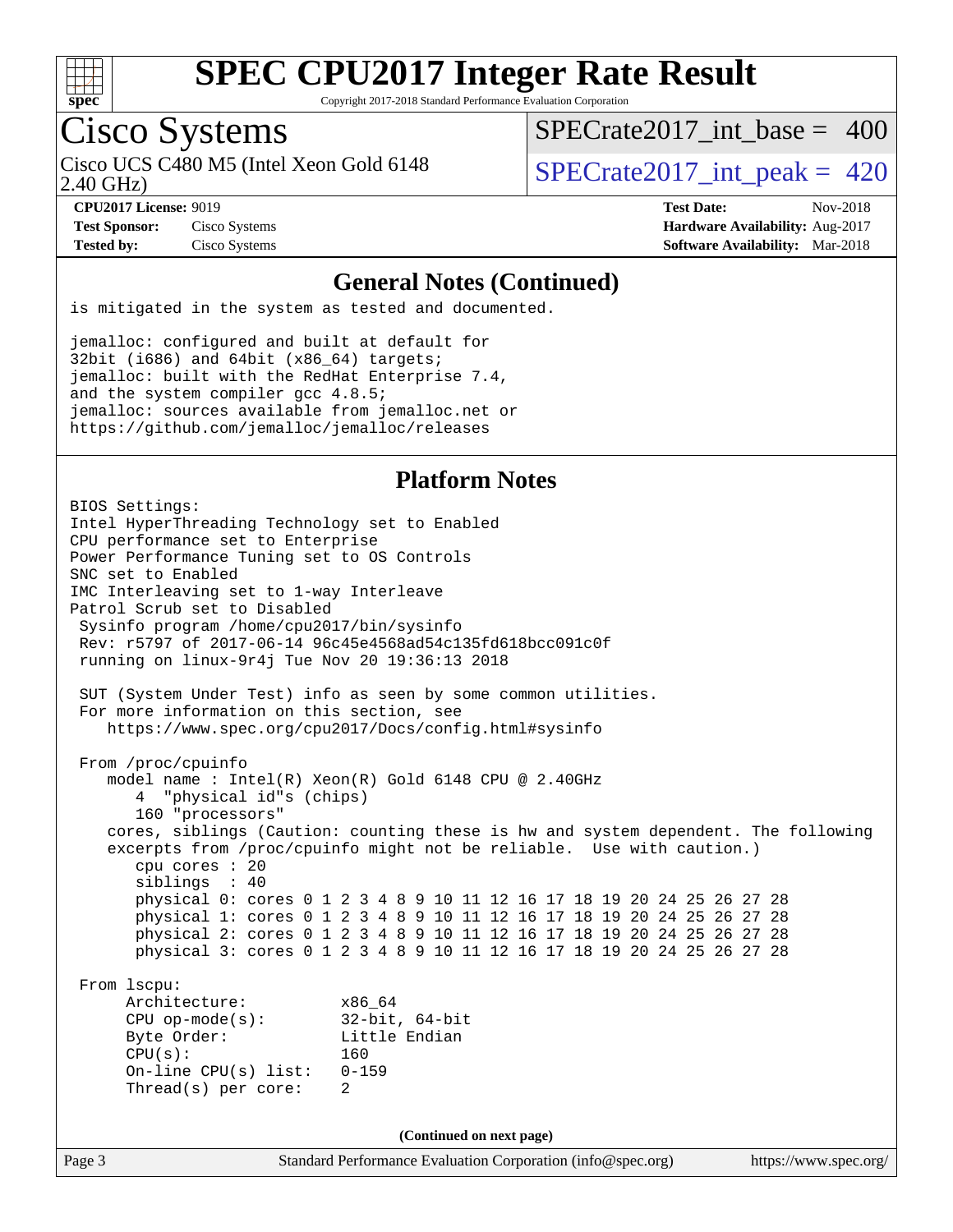

Copyright 2017-2018 Standard Performance Evaluation Corporation

# Cisco Systems

2.40 GHz) Cisco UCS C480 M5 (Intel Xeon Gold 6148  $\big|$  [SPECrate2017\\_int\\_peak =](http://www.spec.org/auto/cpu2017/Docs/result-fields.html#SPECrate2017intpeak) 420

[SPECrate2017\\_int\\_base =](http://www.spec.org/auto/cpu2017/Docs/result-fields.html#SPECrate2017intbase) 400

**[CPU2017 License:](http://www.spec.org/auto/cpu2017/Docs/result-fields.html#CPU2017License)** 9019 **[Test Date:](http://www.spec.org/auto/cpu2017/Docs/result-fields.html#TestDate)** Nov-2018 **[Test Sponsor:](http://www.spec.org/auto/cpu2017/Docs/result-fields.html#TestSponsor)** Cisco Systems **[Hardware Availability:](http://www.spec.org/auto/cpu2017/Docs/result-fields.html#HardwareAvailability)** Aug-2017 **[Tested by:](http://www.spec.org/auto/cpu2017/Docs/result-fields.html#Testedby)** Cisco Systems **[Software Availability:](http://www.spec.org/auto/cpu2017/Docs/result-fields.html#SoftwareAvailability)** Mar-2018

#### **[Platform Notes \(Continued\)](http://www.spec.org/auto/cpu2017/Docs/result-fields.html#PlatformNotes)**

| $Core(s)$ per socket:      | 20                                                                                   |
|----------------------------|--------------------------------------------------------------------------------------|
| Socket(s):                 | 4                                                                                    |
| NUMA $node(s):$            | 8                                                                                    |
| Vendor ID:                 | GenuineIntel                                                                         |
| CPU family:                | 6                                                                                    |
| Model:                     | 85                                                                                   |
| Model name:                | $Intel(R)$ Xeon $(R)$ Gold 6148 CPU @ 2.40GHz                                        |
| Stepping:                  | 4                                                                                    |
| CPU MHz:                   | 3137.311                                                                             |
| CPU max MHz:               | 3700.0000                                                                            |
| CPU min MHz:               | 1000.0000                                                                            |
| BogoMIPS:                  | 4794.84                                                                              |
| Virtualization:            | $VT - x$                                                                             |
| L1d cache:                 | 32K                                                                                  |
| Lli cache:                 | 32K                                                                                  |
| L2 cache:                  | 1024K                                                                                |
| L3 cache:                  | 28160K                                                                               |
| NUMA node0 CPU(s):         | $0-2, 5, 6, 10-12, 15, 16, 80-82, 85, 86, 90-92, 95, 96$                             |
| NUMA nodel CPU(s):         | 3, 4, 7-9, 13, 14, 17-19, 83, 84, 87-89, 93, 94, 97-99                               |
| NUMA node2 CPU(s):         | 20-22, 25, 26, 30-32, 35, 36, 100-102, 105, 106, 110-112, 115, 116                   |
| NUMA node3 CPU(s):         | 23, 24, 27-29, 33, 34, 37-39, 103, 104, 107-109, 113, 114, 117-119                   |
| NUMA $node4$ $CPU(s)$ :    | 40-42, 45, 46, 50-52, 55, 56, 120-122, 125, 126, 130-132, 135, 136                   |
| NUMA $node5$ $CPU(s):$     | 43, 44, 47-49, 53, 54, 57-59, 123, 124, 127-129, 133, 134, 137-139                   |
| NUMA node6 CPU(s):         | 60-62, 65, 66, 70-72, 75, 76, 140-142, 145, 146, 150-152, 155, 156                   |
| NUMA node7 CPU(s):         | 63, 64, 67-69, 73, 74, 77-79, 143, 144, 147-149, 153, 154, 157-159                   |
| Flags:                     | fpu vme de pse tsc msr pae mce cx8 apic sep mtrr pge mca cmov                        |
|                            | pat pse36 clflush dts acpi mmx fxsr sse sse2 ss ht tm pbe syscall nx pdpelgb rdtscp  |
|                            | lm constant_tsc art arch_perfmon pebs bts rep_good nopl xtopology nonstop_tsc        |
|                            | aperfmperf eagerfpu pni pclmulqdq dtes64 monitor ds_cpl vmx smx est tm2 ssse3 sdbg   |
|                            | fma cx16 xtpr pdcm pcid dca sse4_1 sse4_2 x2apic movbe popcnt tsc_deadline_timer aes |
|                            | xsave avx f16c rdrand lahf_lm abm 3dnowprefetch ida arat epb invpcid_single pln pts  |
|                            | dtherm hwp hwp_act_window hwp_epp hwp_pkg_req intel_pt rsb_ctxsw spec_ctrl stibp     |
|                            | retpoline kaiser tpr_shadow vnmi flexpriority ept vpid fsgsbase tsc_adjust bmil hle  |
|                            | avx2 smep bmi2 erms invpcid rtm cqm mpx avx512f avx512dq rdseed adx smap clflushopt  |
|                            | clwb avx512cd avx512bw avx512vl xsaveopt xsavec xgetbv1 cqm_llc cqm_occup_llc        |
|                            |                                                                                      |
| /proc/cpuinfo cache data   |                                                                                      |
| cache size : 28160 KB      |                                                                                      |
|                            |                                                                                      |
| From numactl --hardware    | WARNING: a numactl 'node' might or might not correspond to a                         |
| physical chip.             |                                                                                      |
| $available: 8 nodes (0-7)$ |                                                                                      |
|                            | node 0 cpus: 0 1 2 5 6 10 11 12 15 16 80 81 82 85 86 90 91 92 95 96                  |
| node 0 size: 192095 MB     |                                                                                      |
| node 0 free: 188421 MB     |                                                                                      |
| node 1 size: 193528 MB     | node 1 cpus: 3 4 7 8 9 13 14 17 18 19 83 84 87 88 89 93 94 97 98 99                  |
|                            |                                                                                      |
|                            |                                                                                      |
|                            | (Continued on next page)                                                             |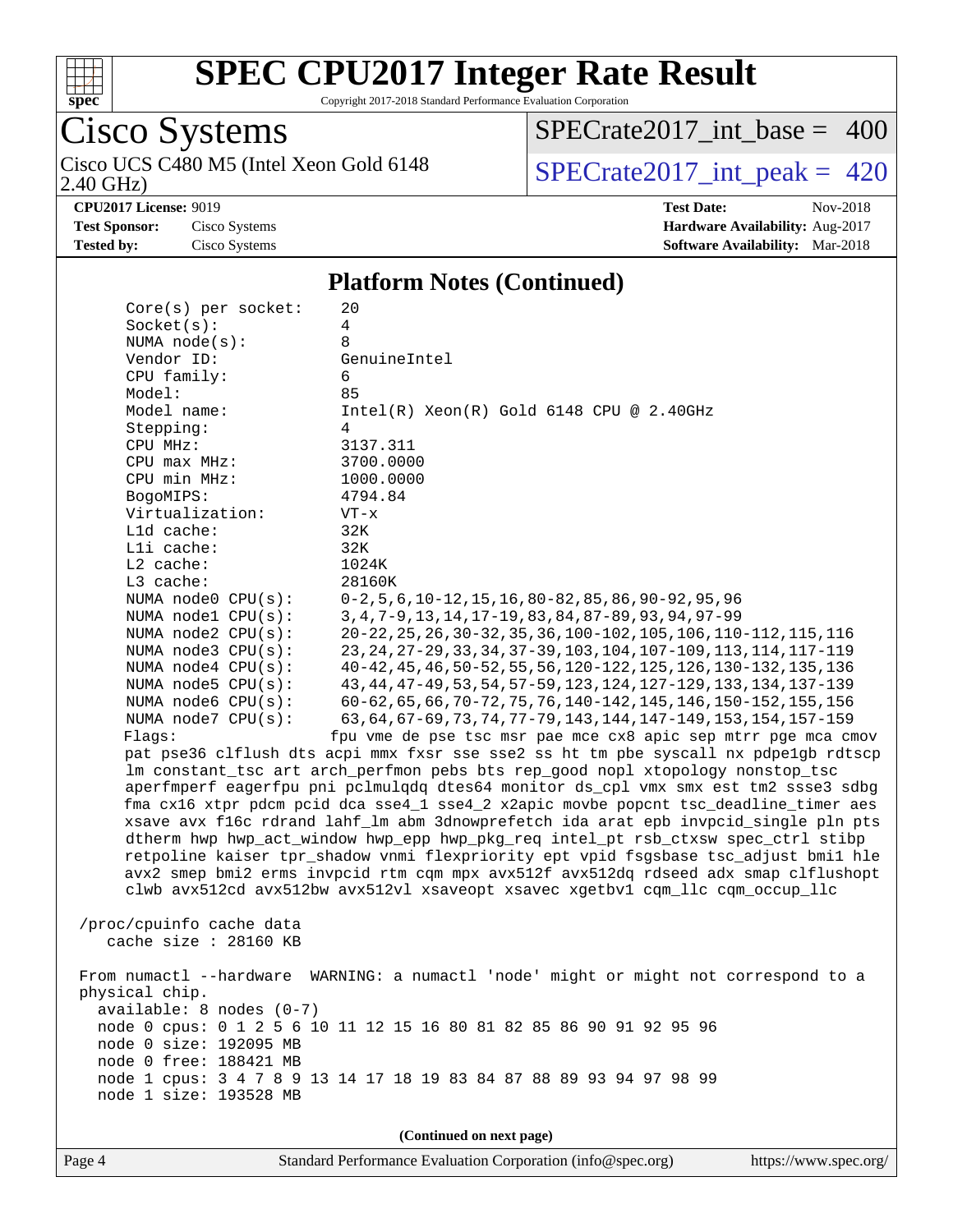

Copyright 2017-2018 Standard Performance Evaluation Corporation

## Cisco Systems

2.40 GHz) Cisco UCS C480 M5 (Intel Xeon Gold 6148  $\vert$  [SPECrate2017\\_int\\_peak =](http://www.spec.org/auto/cpu2017/Docs/result-fields.html#SPECrate2017intpeak) 420

[SPECrate2017\\_int\\_base =](http://www.spec.org/auto/cpu2017/Docs/result-fields.html#SPECrate2017intbase) 400

**[CPU2017 License:](http://www.spec.org/auto/cpu2017/Docs/result-fields.html#CPU2017License)** 9019 **[Test Date:](http://www.spec.org/auto/cpu2017/Docs/result-fields.html#TestDate)** Nov-2018 **[Test Sponsor:](http://www.spec.org/auto/cpu2017/Docs/result-fields.html#TestSponsor)** Cisco Systems **[Hardware Availability:](http://www.spec.org/auto/cpu2017/Docs/result-fields.html#HardwareAvailability)** Aug-2017 **[Tested by:](http://www.spec.org/auto/cpu2017/Docs/result-fields.html#Testedby)** Cisco Systems **[Software Availability:](http://www.spec.org/auto/cpu2017/Docs/result-fields.html#SoftwareAvailability)** Mar-2018

#### **[Platform Notes \(Continued\)](http://www.spec.org/auto/cpu2017/Docs/result-fields.html#PlatformNotes)**

Page 5 Standard Performance Evaluation Corporation [\(info@spec.org\)](mailto:info@spec.org) <https://www.spec.org/>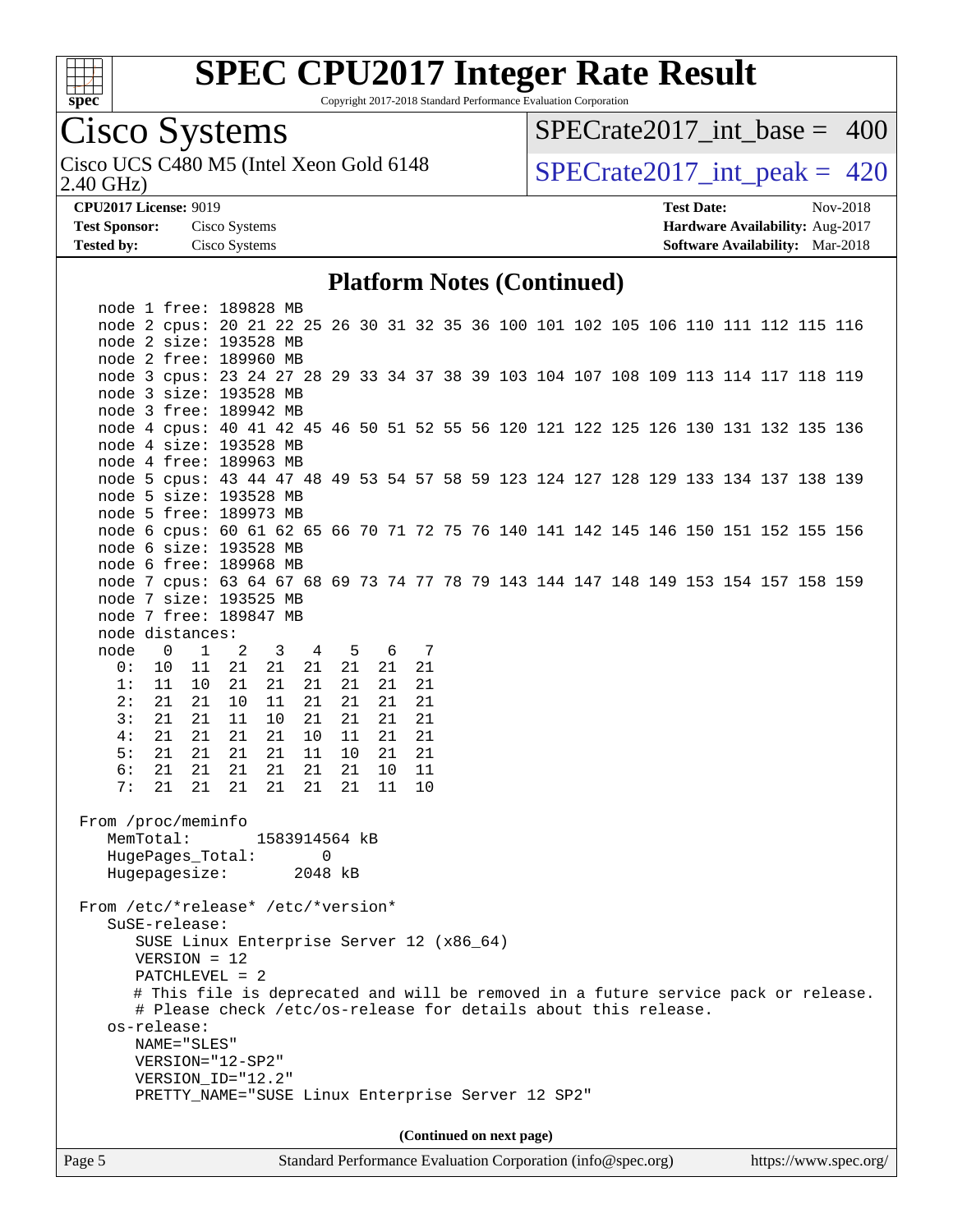

Copyright 2017-2018 Standard Performance Evaluation Corporation

### Cisco Systems

2.40 GHz) Cisco UCS C480 M5 (Intel Xeon Gold 6148  $\vert$  [SPECrate2017\\_int\\_peak =](http://www.spec.org/auto/cpu2017/Docs/result-fields.html#SPECrate2017intpeak) 420

[SPECrate2017\\_int\\_base =](http://www.spec.org/auto/cpu2017/Docs/result-fields.html#SPECrate2017intbase) 400

**[Test Sponsor:](http://www.spec.org/auto/cpu2017/Docs/result-fields.html#TestSponsor)** Cisco Systems **[Hardware Availability:](http://www.spec.org/auto/cpu2017/Docs/result-fields.html#HardwareAvailability)** Aug-2017

**[CPU2017 License:](http://www.spec.org/auto/cpu2017/Docs/result-fields.html#CPU2017License)** 9019 **[Test Date:](http://www.spec.org/auto/cpu2017/Docs/result-fields.html#TestDate)** Nov-2018 **[Tested by:](http://www.spec.org/auto/cpu2017/Docs/result-fields.html#Testedby)** Cisco Systems **[Software Availability:](http://www.spec.org/auto/cpu2017/Docs/result-fields.html#SoftwareAvailability)** Mar-2018

#### **[Platform Notes \(Continued\)](http://www.spec.org/auto/cpu2017/Docs/result-fields.html#PlatformNotes)**

 ID="sles" ANSI\_COLOR="0;32" CPE\_NAME="cpe:/o:suse:sles:12:sp2"

uname -a:

 Linux linux-9r4j 4.4.120-92.70-default #1 SMP Wed Mar 14 15:59:43 UTC 2018 (52a83de) x86\_64 x86\_64 x86\_64 GNU/Linux

run-level 3 Oct 11 12:12

 SPEC is set to: /home/cpu2017 Filesystem Type Size Used Avail Use% Mounted on /dev/sda1 xfs 930G 244G 687G 27% /

 Additional information from dmidecode follows. WARNING: Use caution when you interpret this section. The 'dmidecode' program reads system data which is "intended to allow hardware to be accurately determined", but the intent may not be met, as there are frequent changes to hardware, firmware, and the "DMTF SMBIOS" standard. BIOS Cisco Systems, Inc. C480M5.3.1.3e.0.0613181101 06/13/2018 Memory:

48x 0xCE00 M393A4K40BB2-CTD 32 GB 2 rank 2666

(End of data from sysinfo program)

#### **[Compiler Version Notes](http://www.spec.org/auto/cpu2017/Docs/result-fields.html#CompilerVersionNotes)**

| Page 6                     | Standard Performance Evaluation Corporation (info@spec.org)                                                        | https://www.spec.org/ |
|----------------------------|--------------------------------------------------------------------------------------------------------------------|-----------------------|
|                            | (Continued on next page)                                                                                           |                       |
| icpc (ICC) 18.0.0 20170811 |                                                                                                                    |                       |
| $541.$ leela r(base)       | CXXC 520.omnetpp $r(base)$ 523.xalancbmk $r(base)$ 531.deepsjeng $r(base)$                                         |                       |
| icc (ICC) 18.0.0 20170811  | Copyright (C) 1985-2017 Intel Corporation. All rights reserved.                                                    |                       |
| CC.                        | 500.perlbench $r(\text{peak})$ 502.gcc $r(\text{peak})$                                                            |                       |
| icc (ICC) 18.0.0 20170811  | Copyright (C) 1985-2017 Intel Corporation. All rights reserved.<br>---------------------------------               |                       |
| CC.                        | $500. perlbench_r(base) 502. gcc_r(base) 505.mcf_r(base, peak)$<br>525.x264 $r(base, peak)$ 557.xz $r(base, peak)$ |                       |
|                            |                                                                                                                    |                       |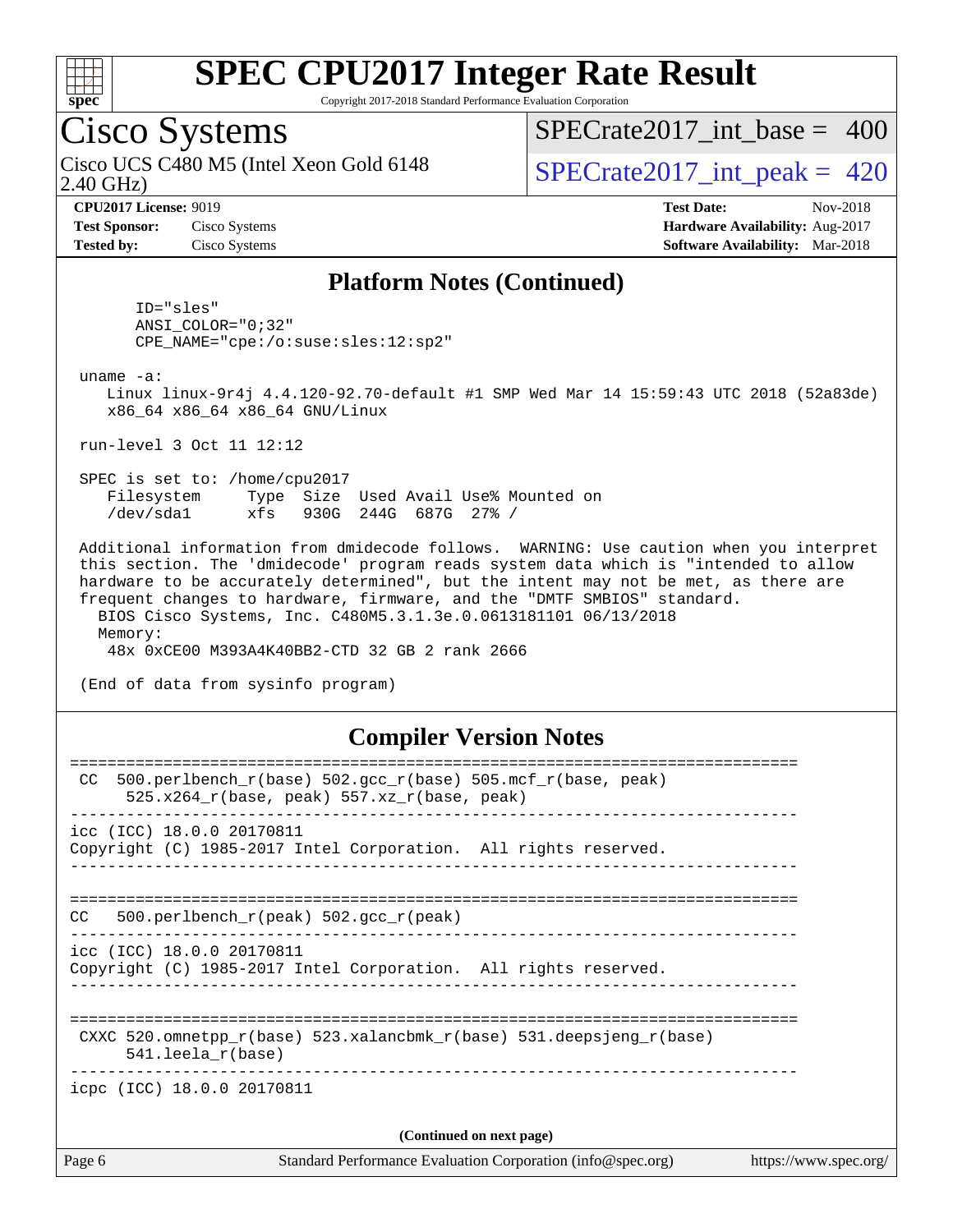

Copyright 2017-2018 Standard Performance Evaluation Corporation

### Cisco Systems

2.40 GHz) Cisco UCS C480 M5 (Intel Xeon Gold 6148  $\vert$  [SPECrate2017\\_int\\_peak =](http://www.spec.org/auto/cpu2017/Docs/result-fields.html#SPECrate2017intpeak) 420

[SPECrate2017\\_int\\_base =](http://www.spec.org/auto/cpu2017/Docs/result-fields.html#SPECrate2017intbase) 400

**[Test Sponsor:](http://www.spec.org/auto/cpu2017/Docs/result-fields.html#TestSponsor)** Cisco Systems **[Hardware Availability:](http://www.spec.org/auto/cpu2017/Docs/result-fields.html#HardwareAvailability)** Aug-2017

**[CPU2017 License:](http://www.spec.org/auto/cpu2017/Docs/result-fields.html#CPU2017License)** 9019 **[Test Date:](http://www.spec.org/auto/cpu2017/Docs/result-fields.html#TestDate)** Nov-2018 **[Tested by:](http://www.spec.org/auto/cpu2017/Docs/result-fields.html#Testedby)** Cisco Systems **[Software Availability:](http://www.spec.org/auto/cpu2017/Docs/result-fields.html#SoftwareAvailability)** Mar-2018

#### **[Compiler Version Notes \(Continued\)](http://www.spec.org/auto/cpu2017/Docs/result-fields.html#CompilerVersionNotes)**

|  |  | Copyright (C) 1985-2017 Intel Corporation. All rights reserved. |  |  |
|--|--|-----------------------------------------------------------------|--|--|
|  |  |                                                                 |  |  |

| CXXC 520.omnetpp $r(\text{peak})$ 523.xalancbmk $r(\text{peak})$ 531.deepsjeng $r(\text{peak})$<br>$541.$ leela r(peak) |
|-------------------------------------------------------------------------------------------------------------------------|
| icpc (ICC) 18.0.0 20170811<br>Copyright (C) 1985-2017 Intel Corporation. All rights reserved.                           |
|                                                                                                                         |

FC 548.exchange2\_r(base, peak)

------------------------------------------------------------------------------

ifort (IFORT) 18.0.0 20170811

Copyright (C) 1985-2017 Intel Corporation. All rights reserved. ------------------------------------------------------------------------------

### **[Base Compiler Invocation](http://www.spec.org/auto/cpu2017/Docs/result-fields.html#BaseCompilerInvocation)**

[C benchmarks](http://www.spec.org/auto/cpu2017/Docs/result-fields.html#Cbenchmarks): [icc -m64 -std=c11](http://www.spec.org/cpu2017/results/res2018q4/cpu2017-20181127-09996.flags.html#user_CCbase_intel_icc_64bit_c11_33ee0cdaae7deeeab2a9725423ba97205ce30f63b9926c2519791662299b76a0318f32ddfffdc46587804de3178b4f9328c46fa7c2b0cd779d7a61945c91cd35)

[C++ benchmarks:](http://www.spec.org/auto/cpu2017/Docs/result-fields.html#CXXbenchmarks) [icpc -m64](http://www.spec.org/cpu2017/results/res2018q4/cpu2017-20181127-09996.flags.html#user_CXXbase_intel_icpc_64bit_4ecb2543ae3f1412ef961e0650ca070fec7b7afdcd6ed48761b84423119d1bf6bdf5cad15b44d48e7256388bc77273b966e5eb805aefd121eb22e9299b2ec9d9)

[Fortran benchmarks](http://www.spec.org/auto/cpu2017/Docs/result-fields.html#Fortranbenchmarks): [ifort -m64](http://www.spec.org/cpu2017/results/res2018q4/cpu2017-20181127-09996.flags.html#user_FCbase_intel_ifort_64bit_24f2bb282fbaeffd6157abe4f878425411749daecae9a33200eee2bee2fe76f3b89351d69a8130dd5949958ce389cf37ff59a95e7a40d588e8d3a57e0c3fd751)

### **[Base Portability Flags](http://www.spec.org/auto/cpu2017/Docs/result-fields.html#BasePortabilityFlags)**

 500.perlbench\_r: [-DSPEC\\_LP64](http://www.spec.org/cpu2017/results/res2018q4/cpu2017-20181127-09996.flags.html#b500.perlbench_r_basePORTABILITY_DSPEC_LP64) [-DSPEC\\_LINUX\\_X64](http://www.spec.org/cpu2017/results/res2018q4/cpu2017-20181127-09996.flags.html#b500.perlbench_r_baseCPORTABILITY_DSPEC_LINUX_X64) 502.gcc\_r: [-DSPEC\\_LP64](http://www.spec.org/cpu2017/results/res2018q4/cpu2017-20181127-09996.flags.html#suite_basePORTABILITY502_gcc_r_DSPEC_LP64) 505.mcf\_r: [-DSPEC\\_LP64](http://www.spec.org/cpu2017/results/res2018q4/cpu2017-20181127-09996.flags.html#suite_basePORTABILITY505_mcf_r_DSPEC_LP64) 520.omnetpp\_r: [-DSPEC\\_LP64](http://www.spec.org/cpu2017/results/res2018q4/cpu2017-20181127-09996.flags.html#suite_basePORTABILITY520_omnetpp_r_DSPEC_LP64) 523.xalancbmk\_r: [-DSPEC\\_LP64](http://www.spec.org/cpu2017/results/res2018q4/cpu2017-20181127-09996.flags.html#suite_basePORTABILITY523_xalancbmk_r_DSPEC_LP64) [-DSPEC\\_LINUX](http://www.spec.org/cpu2017/results/res2018q4/cpu2017-20181127-09996.flags.html#b523.xalancbmk_r_baseCXXPORTABILITY_DSPEC_LINUX) 525.x264\_r: [-DSPEC\\_LP64](http://www.spec.org/cpu2017/results/res2018q4/cpu2017-20181127-09996.flags.html#suite_basePORTABILITY525_x264_r_DSPEC_LP64) 531.deepsjeng\_r: [-DSPEC\\_LP64](http://www.spec.org/cpu2017/results/res2018q4/cpu2017-20181127-09996.flags.html#suite_basePORTABILITY531_deepsjeng_r_DSPEC_LP64) 541.leela\_r: [-DSPEC\\_LP64](http://www.spec.org/cpu2017/results/res2018q4/cpu2017-20181127-09996.flags.html#suite_basePORTABILITY541_leela_r_DSPEC_LP64) 548.exchange2\_r: [-DSPEC\\_LP64](http://www.spec.org/cpu2017/results/res2018q4/cpu2017-20181127-09996.flags.html#suite_basePORTABILITY548_exchange2_r_DSPEC_LP64) 557.xz\_r: [-DSPEC\\_LP64](http://www.spec.org/cpu2017/results/res2018q4/cpu2017-20181127-09996.flags.html#suite_basePORTABILITY557_xz_r_DSPEC_LP64)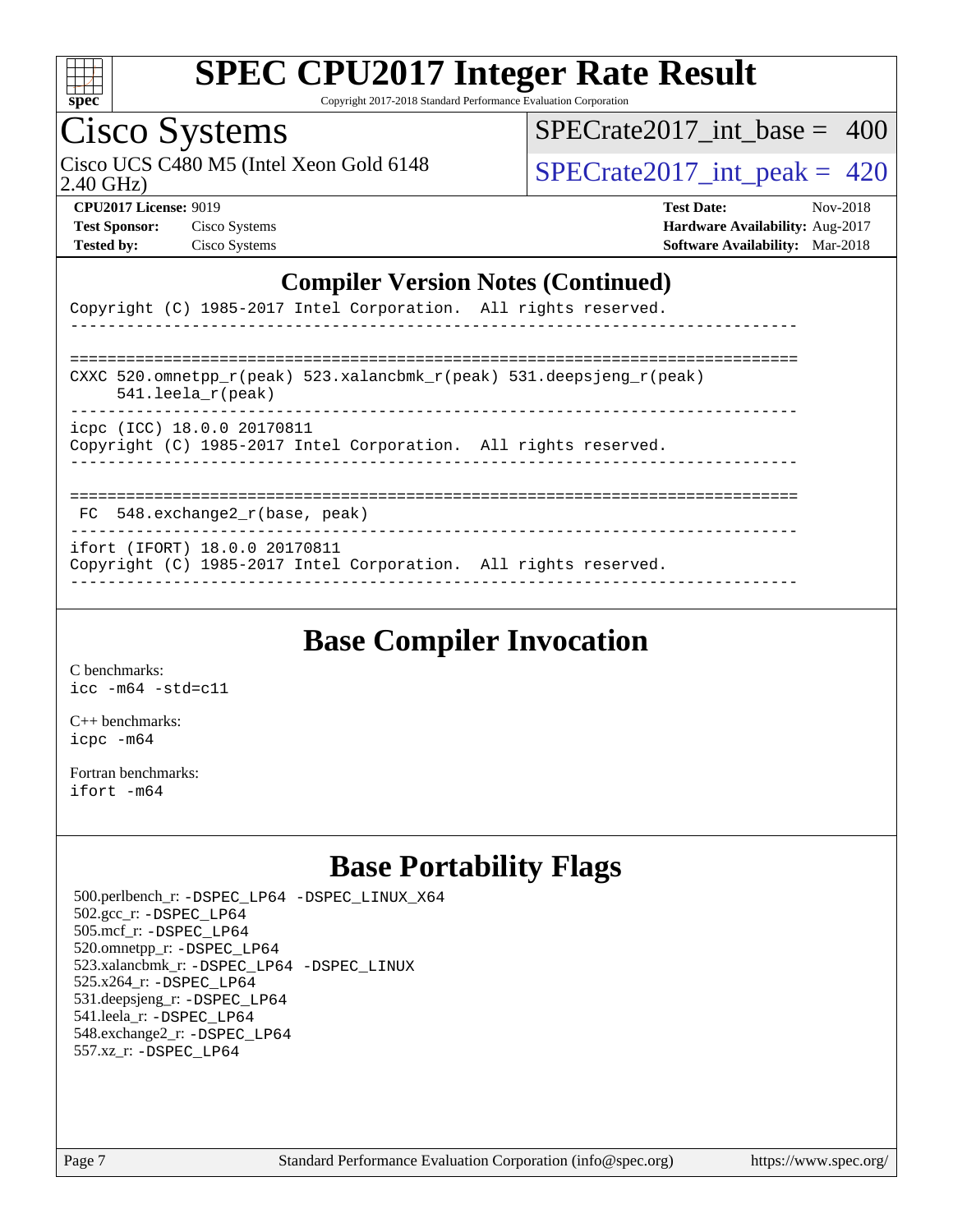

Copyright 2017-2018 Standard Performance Evaluation Corporation

### Cisco Systems

2.40 GHz) Cisco UCS C480 M5 (Intel Xeon Gold 6148  $\vert$  [SPECrate2017\\_int\\_peak =](http://www.spec.org/auto/cpu2017/Docs/result-fields.html#SPECrate2017intpeak) 420

 $SPECrate2017\_int\_base = 400$ 

**[CPU2017 License:](http://www.spec.org/auto/cpu2017/Docs/result-fields.html#CPU2017License)** 9019 **[Test Date:](http://www.spec.org/auto/cpu2017/Docs/result-fields.html#TestDate)** Nov-2018 **[Test Sponsor:](http://www.spec.org/auto/cpu2017/Docs/result-fields.html#TestSponsor)** Cisco Systems **[Hardware Availability:](http://www.spec.org/auto/cpu2017/Docs/result-fields.html#HardwareAvailability)** Aug-2017 **[Tested by:](http://www.spec.org/auto/cpu2017/Docs/result-fields.html#Testedby)** Cisco Systems **[Software Availability:](http://www.spec.org/auto/cpu2017/Docs/result-fields.html#SoftwareAvailability)** Mar-2018

### **[Base Optimization Flags](http://www.spec.org/auto/cpu2017/Docs/result-fields.html#BaseOptimizationFlags)**

[C benchmarks:](http://www.spec.org/auto/cpu2017/Docs/result-fields.html#Cbenchmarks)

[-Wl,-z,muldefs](http://www.spec.org/cpu2017/results/res2018q4/cpu2017-20181127-09996.flags.html#user_CCbase_link_force_multiple1_b4cbdb97b34bdee9ceefcfe54f4c8ea74255f0b02a4b23e853cdb0e18eb4525ac79b5a88067c842dd0ee6996c24547a27a4b99331201badda8798ef8a743f577) [-xCORE-AVX512](http://www.spec.org/cpu2017/results/res2018q4/cpu2017-20181127-09996.flags.html#user_CCbase_f-xCORE-AVX512) [-ipo](http://www.spec.org/cpu2017/results/res2018q4/cpu2017-20181127-09996.flags.html#user_CCbase_f-ipo) [-O3](http://www.spec.org/cpu2017/results/res2018q4/cpu2017-20181127-09996.flags.html#user_CCbase_f-O3) [-no-prec-div](http://www.spec.org/cpu2017/results/res2018q4/cpu2017-20181127-09996.flags.html#user_CCbase_f-no-prec-div) [-qopt-mem-layout-trans=3](http://www.spec.org/cpu2017/results/res2018q4/cpu2017-20181127-09996.flags.html#user_CCbase_f-qopt-mem-layout-trans_de80db37974c74b1f0e20d883f0b675c88c3b01e9d123adea9b28688d64333345fb62bc4a798493513fdb68f60282f9a726aa07f478b2f7113531aecce732043) [-L/usr/local/je5.0.1-64/lib](http://www.spec.org/cpu2017/results/res2018q4/cpu2017-20181127-09996.flags.html#user_CCbase_jemalloc_link_path64_4b10a636b7bce113509b17f3bd0d6226c5fb2346b9178c2d0232c14f04ab830f976640479e5c33dc2bcbbdad86ecfb6634cbbd4418746f06f368b512fced5394) [-ljemalloc](http://www.spec.org/cpu2017/results/res2018q4/cpu2017-20181127-09996.flags.html#user_CCbase_jemalloc_link_lib_d1249b907c500fa1c0672f44f562e3d0f79738ae9e3c4a9c376d49f265a04b9c99b167ecedbf6711b3085be911c67ff61f150a17b3472be731631ba4d0471706)

[C++ benchmarks](http://www.spec.org/auto/cpu2017/Docs/result-fields.html#CXXbenchmarks):

[-Wl,-z,muldefs](http://www.spec.org/cpu2017/results/res2018q4/cpu2017-20181127-09996.flags.html#user_CXXbase_link_force_multiple1_b4cbdb97b34bdee9ceefcfe54f4c8ea74255f0b02a4b23e853cdb0e18eb4525ac79b5a88067c842dd0ee6996c24547a27a4b99331201badda8798ef8a743f577) [-xCORE-AVX512](http://www.spec.org/cpu2017/results/res2018q4/cpu2017-20181127-09996.flags.html#user_CXXbase_f-xCORE-AVX512) [-ipo](http://www.spec.org/cpu2017/results/res2018q4/cpu2017-20181127-09996.flags.html#user_CXXbase_f-ipo) [-O3](http://www.spec.org/cpu2017/results/res2018q4/cpu2017-20181127-09996.flags.html#user_CXXbase_f-O3) [-no-prec-div](http://www.spec.org/cpu2017/results/res2018q4/cpu2017-20181127-09996.flags.html#user_CXXbase_f-no-prec-div) [-qopt-mem-layout-trans=3](http://www.spec.org/cpu2017/results/res2018q4/cpu2017-20181127-09996.flags.html#user_CXXbase_f-qopt-mem-layout-trans_de80db37974c74b1f0e20d883f0b675c88c3b01e9d123adea9b28688d64333345fb62bc4a798493513fdb68f60282f9a726aa07f478b2f7113531aecce732043) [-L/usr/local/je5.0.1-64/lib](http://www.spec.org/cpu2017/results/res2018q4/cpu2017-20181127-09996.flags.html#user_CXXbase_jemalloc_link_path64_4b10a636b7bce113509b17f3bd0d6226c5fb2346b9178c2d0232c14f04ab830f976640479e5c33dc2bcbbdad86ecfb6634cbbd4418746f06f368b512fced5394) [-ljemalloc](http://www.spec.org/cpu2017/results/res2018q4/cpu2017-20181127-09996.flags.html#user_CXXbase_jemalloc_link_lib_d1249b907c500fa1c0672f44f562e3d0f79738ae9e3c4a9c376d49f265a04b9c99b167ecedbf6711b3085be911c67ff61f150a17b3472be731631ba4d0471706)

[Fortran benchmarks:](http://www.spec.org/auto/cpu2017/Docs/result-fields.html#Fortranbenchmarks)

[-Wl,-z,muldefs](http://www.spec.org/cpu2017/results/res2018q4/cpu2017-20181127-09996.flags.html#user_FCbase_link_force_multiple1_b4cbdb97b34bdee9ceefcfe54f4c8ea74255f0b02a4b23e853cdb0e18eb4525ac79b5a88067c842dd0ee6996c24547a27a4b99331201badda8798ef8a743f577) [-xCORE-AVX512](http://www.spec.org/cpu2017/results/res2018q4/cpu2017-20181127-09996.flags.html#user_FCbase_f-xCORE-AVX512) [-ipo](http://www.spec.org/cpu2017/results/res2018q4/cpu2017-20181127-09996.flags.html#user_FCbase_f-ipo) [-O3](http://www.spec.org/cpu2017/results/res2018q4/cpu2017-20181127-09996.flags.html#user_FCbase_f-O3) [-no-prec-div](http://www.spec.org/cpu2017/results/res2018q4/cpu2017-20181127-09996.flags.html#user_FCbase_f-no-prec-div) [-qopt-mem-layout-trans=3](http://www.spec.org/cpu2017/results/res2018q4/cpu2017-20181127-09996.flags.html#user_FCbase_f-qopt-mem-layout-trans_de80db37974c74b1f0e20d883f0b675c88c3b01e9d123adea9b28688d64333345fb62bc4a798493513fdb68f60282f9a726aa07f478b2f7113531aecce732043) [-nostandard-realloc-lhs](http://www.spec.org/cpu2017/results/res2018q4/cpu2017-20181127-09996.flags.html#user_FCbase_f_2003_std_realloc_82b4557e90729c0f113870c07e44d33d6f5a304b4f63d4c15d2d0f1fab99f5daaed73bdb9275d9ae411527f28b936061aa8b9c8f2d63842963b95c9dd6426b8a) [-align array32byte](http://www.spec.org/cpu2017/results/res2018q4/cpu2017-20181127-09996.flags.html#user_FCbase_align_array32byte_b982fe038af199962ba9a80c053b8342c548c85b40b8e86eb3cc33dee0d7986a4af373ac2d51c3f7cf710a18d62fdce2948f201cd044323541f22fc0fffc51b6) [-L/usr/local/je5.0.1-64/lib](http://www.spec.org/cpu2017/results/res2018q4/cpu2017-20181127-09996.flags.html#user_FCbase_jemalloc_link_path64_4b10a636b7bce113509b17f3bd0d6226c5fb2346b9178c2d0232c14f04ab830f976640479e5c33dc2bcbbdad86ecfb6634cbbd4418746f06f368b512fced5394) [-ljemalloc](http://www.spec.org/cpu2017/results/res2018q4/cpu2017-20181127-09996.flags.html#user_FCbase_jemalloc_link_lib_d1249b907c500fa1c0672f44f562e3d0f79738ae9e3c4a9c376d49f265a04b9c99b167ecedbf6711b3085be911c67ff61f150a17b3472be731631ba4d0471706)

### **[Peak Compiler Invocation](http://www.spec.org/auto/cpu2017/Docs/result-fields.html#PeakCompilerInvocation)**

[C benchmarks \(except as noted below\)](http://www.spec.org/auto/cpu2017/Docs/result-fields.html#Cbenchmarksexceptasnotedbelow): [icc -m64 -std=c11](http://www.spec.org/cpu2017/results/res2018q4/cpu2017-20181127-09996.flags.html#user_CCpeak_intel_icc_64bit_c11_33ee0cdaae7deeeab2a9725423ba97205ce30f63b9926c2519791662299b76a0318f32ddfffdc46587804de3178b4f9328c46fa7c2b0cd779d7a61945c91cd35)

502.gcc\_r: [icc -m32 -std=c11 -L/opt/intel/compilers\\_and\\_libraries\\_2018/linux/lib/ia32](http://www.spec.org/cpu2017/results/res2018q4/cpu2017-20181127-09996.flags.html#user_peakCCLD502_gcc_r_intel_icc_2aadaa14f62c0e1495cde6f74ba3d875dfbad9f2fd73ceb1e5b66a7d4b19dc13cfe8615ba85624bf35f0c003544b7d55013bf72425d956b559f9a2757f69c910)

[C++ benchmarks \(except as noted below\):](http://www.spec.org/auto/cpu2017/Docs/result-fields.html#CXXbenchmarksexceptasnotedbelow) [icpc -m64](http://www.spec.org/cpu2017/results/res2018q4/cpu2017-20181127-09996.flags.html#user_CXXpeak_intel_icpc_64bit_4ecb2543ae3f1412ef961e0650ca070fec7b7afdcd6ed48761b84423119d1bf6bdf5cad15b44d48e7256388bc77273b966e5eb805aefd121eb22e9299b2ec9d9)

523.xalancbmk\_r: [icpc -m32 -L/opt/intel/compilers\\_and\\_libraries\\_2018/linux/lib/ia32](http://www.spec.org/cpu2017/results/res2018q4/cpu2017-20181127-09996.flags.html#user_peakCXXLD523_xalancbmk_r_intel_icpc_49b8c4a2e52517df5e44233d8730ac3dfca5acbb5ef11df3347e50260a55109134bcb7fd2e543798dfd93e66566a4e08776ad3f7d40a4ff4276870c090f61f0e)

[Fortran benchmarks](http://www.spec.org/auto/cpu2017/Docs/result-fields.html#Fortranbenchmarks): [ifort -m64](http://www.spec.org/cpu2017/results/res2018q4/cpu2017-20181127-09996.flags.html#user_FCpeak_intel_ifort_64bit_24f2bb282fbaeffd6157abe4f878425411749daecae9a33200eee2bee2fe76f3b89351d69a8130dd5949958ce389cf37ff59a95e7a40d588e8d3a57e0c3fd751)

### **[Peak Portability Flags](http://www.spec.org/auto/cpu2017/Docs/result-fields.html#PeakPortabilityFlags)**

 500.perlbench\_r: [-DSPEC\\_LP64](http://www.spec.org/cpu2017/results/res2018q4/cpu2017-20181127-09996.flags.html#b500.perlbench_r_peakPORTABILITY_DSPEC_LP64) [-DSPEC\\_LINUX\\_X64](http://www.spec.org/cpu2017/results/res2018q4/cpu2017-20181127-09996.flags.html#b500.perlbench_r_peakCPORTABILITY_DSPEC_LINUX_X64) 502.gcc\_r: [-D\\_FILE\\_OFFSET\\_BITS=64](http://www.spec.org/cpu2017/results/res2018q4/cpu2017-20181127-09996.flags.html#user_peakPORTABILITY502_gcc_r_file_offset_bits_64_5ae949a99b284ddf4e95728d47cb0843d81b2eb0e18bdfe74bbf0f61d0b064f4bda2f10ea5eb90e1dcab0e84dbc592acfc5018bc955c18609f94ddb8d550002c) 505.mcf\_r: [-DSPEC\\_LP64](http://www.spec.org/cpu2017/results/res2018q4/cpu2017-20181127-09996.flags.html#suite_peakPORTABILITY505_mcf_r_DSPEC_LP64) 520.omnetpp\_r: [-DSPEC\\_LP64](http://www.spec.org/cpu2017/results/res2018q4/cpu2017-20181127-09996.flags.html#suite_peakPORTABILITY520_omnetpp_r_DSPEC_LP64) 523.xalancbmk\_r: [-D\\_FILE\\_OFFSET\\_BITS=64](http://www.spec.org/cpu2017/results/res2018q4/cpu2017-20181127-09996.flags.html#user_peakPORTABILITY523_xalancbmk_r_file_offset_bits_64_5ae949a99b284ddf4e95728d47cb0843d81b2eb0e18bdfe74bbf0f61d0b064f4bda2f10ea5eb90e1dcab0e84dbc592acfc5018bc955c18609f94ddb8d550002c) [-DSPEC\\_LINUX](http://www.spec.org/cpu2017/results/res2018q4/cpu2017-20181127-09996.flags.html#b523.xalancbmk_r_peakCXXPORTABILITY_DSPEC_LINUX) 525.x264\_r: [-DSPEC\\_LP64](http://www.spec.org/cpu2017/results/res2018q4/cpu2017-20181127-09996.flags.html#suite_peakPORTABILITY525_x264_r_DSPEC_LP64) 531.deepsjeng\_r: [-DSPEC\\_LP64](http://www.spec.org/cpu2017/results/res2018q4/cpu2017-20181127-09996.flags.html#suite_peakPORTABILITY531_deepsjeng_r_DSPEC_LP64) 541.leela\_r: [-DSPEC\\_LP64](http://www.spec.org/cpu2017/results/res2018q4/cpu2017-20181127-09996.flags.html#suite_peakPORTABILITY541_leela_r_DSPEC_LP64) 548.exchange2\_r: [-DSPEC\\_LP64](http://www.spec.org/cpu2017/results/res2018q4/cpu2017-20181127-09996.flags.html#suite_peakPORTABILITY548_exchange2_r_DSPEC_LP64) 557.xz\_r: [-DSPEC\\_LP64](http://www.spec.org/cpu2017/results/res2018q4/cpu2017-20181127-09996.flags.html#suite_peakPORTABILITY557_xz_r_DSPEC_LP64)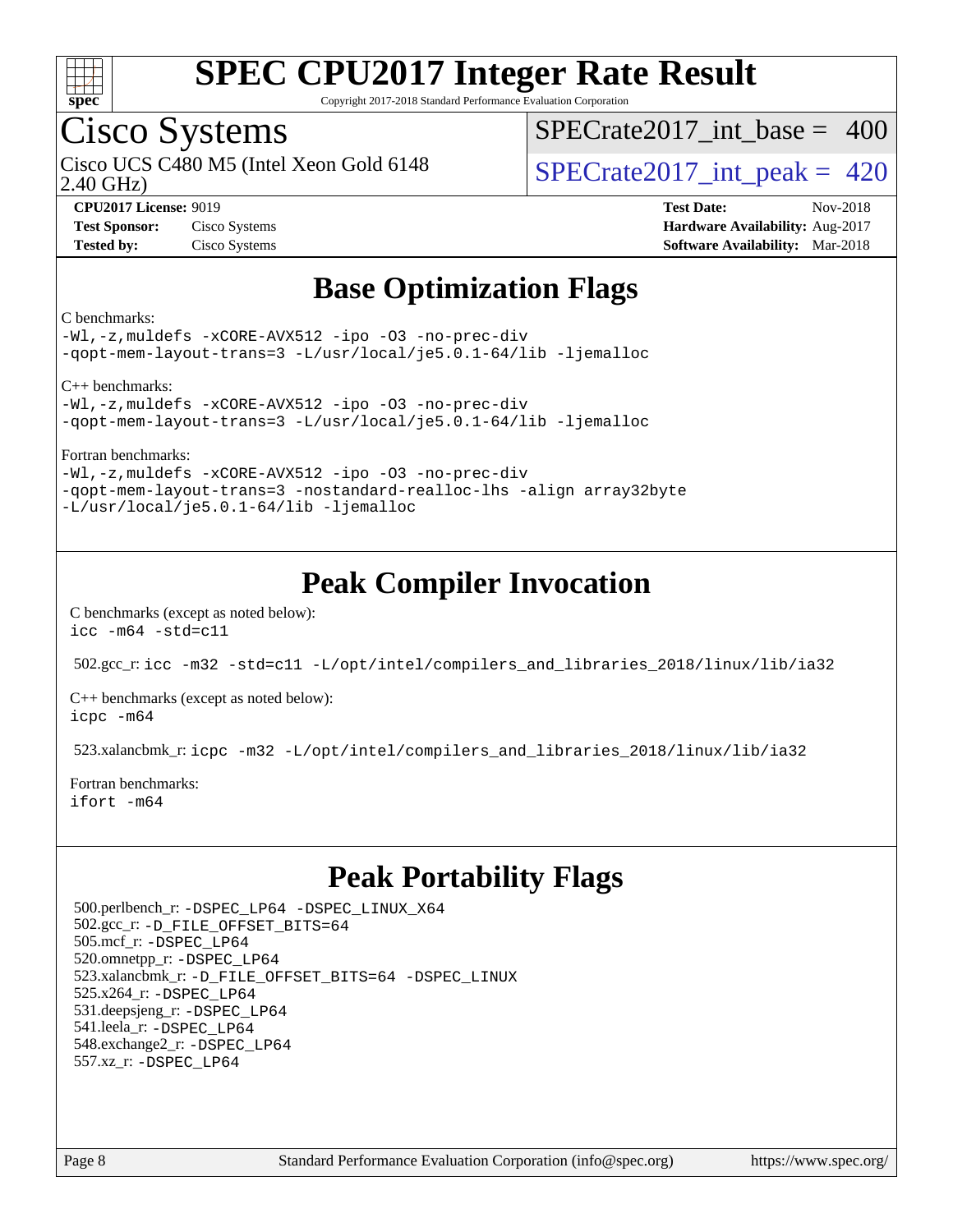

Copyright 2017-2018 Standard Performance Evaluation Corporation

## Cisco Systems

2.40 GHz) Cisco UCS C480 M5 (Intel Xeon Gold 6148  $\vert$  [SPECrate2017\\_int\\_peak =](http://www.spec.org/auto/cpu2017/Docs/result-fields.html#SPECrate2017intpeak) 420

 $SPECrate2017\_int\_base = 400$ 

**[CPU2017 License:](http://www.spec.org/auto/cpu2017/Docs/result-fields.html#CPU2017License)** 9019 **[Test Date:](http://www.spec.org/auto/cpu2017/Docs/result-fields.html#TestDate)** Nov-2018 **[Test Sponsor:](http://www.spec.org/auto/cpu2017/Docs/result-fields.html#TestSponsor)** Cisco Systems **[Hardware Availability:](http://www.spec.org/auto/cpu2017/Docs/result-fields.html#HardwareAvailability)** Aug-2017 **[Tested by:](http://www.spec.org/auto/cpu2017/Docs/result-fields.html#Testedby)** Cisco Systems **[Software Availability:](http://www.spec.org/auto/cpu2017/Docs/result-fields.html#SoftwareAvailability)** Mar-2018

### **[Peak Optimization Flags](http://www.spec.org/auto/cpu2017/Docs/result-fields.html#PeakOptimizationFlags)**

```
C benchmarks:
```
 500.perlbench\_r: [-Wl,-z,muldefs](http://www.spec.org/cpu2017/results/res2018q4/cpu2017-20181127-09996.flags.html#user_peakEXTRA_LDFLAGS500_perlbench_r_link_force_multiple1_b4cbdb97b34bdee9ceefcfe54f4c8ea74255f0b02a4b23e853cdb0e18eb4525ac79b5a88067c842dd0ee6996c24547a27a4b99331201badda8798ef8a743f577) [-prof-gen](http://www.spec.org/cpu2017/results/res2018q4/cpu2017-20181127-09996.flags.html#user_peakPASS1_CFLAGSPASS1_LDFLAGS500_perlbench_r_prof_gen_5aa4926d6013ddb2a31985c654b3eb18169fc0c6952a63635c234f711e6e63dd76e94ad52365559451ec499a2cdb89e4dc58ba4c67ef54ca681ffbe1461d6b36)(pass 1) [-prof-use](http://www.spec.org/cpu2017/results/res2018q4/cpu2017-20181127-09996.flags.html#user_peakPASS2_CFLAGSPASS2_LDFLAGS500_perlbench_r_prof_use_1a21ceae95f36a2b53c25747139a6c16ca95bd9def2a207b4f0849963b97e94f5260e30a0c64f4bb623698870e679ca08317ef8150905d41bd88c6f78df73f19)(pass 2) [-ipo](http://www.spec.org/cpu2017/results/res2018q4/cpu2017-20181127-09996.flags.html#user_peakPASS1_COPTIMIZEPASS2_COPTIMIZE500_perlbench_r_f-ipo) [-xCORE-AVX512](http://www.spec.org/cpu2017/results/res2018q4/cpu2017-20181127-09996.flags.html#user_peakPASS2_COPTIMIZE500_perlbench_r_f-xCORE-AVX512) [-O3](http://www.spec.org/cpu2017/results/res2018q4/cpu2017-20181127-09996.flags.html#user_peakPASS1_COPTIMIZEPASS2_COPTIMIZE500_perlbench_r_f-O3) [-no-prec-div](http://www.spec.org/cpu2017/results/res2018q4/cpu2017-20181127-09996.flags.html#user_peakPASS1_COPTIMIZEPASS2_COPTIMIZE500_perlbench_r_f-no-prec-div) [-qopt-mem-layout-trans=3](http://www.spec.org/cpu2017/results/res2018q4/cpu2017-20181127-09996.flags.html#user_peakPASS1_COPTIMIZEPASS2_COPTIMIZE500_perlbench_r_f-qopt-mem-layout-trans_de80db37974c74b1f0e20d883f0b675c88c3b01e9d123adea9b28688d64333345fb62bc4a798493513fdb68f60282f9a726aa07f478b2f7113531aecce732043) [-fno-strict-overflow](http://www.spec.org/cpu2017/results/res2018q4/cpu2017-20181127-09996.flags.html#user_peakEXTRA_OPTIMIZE500_perlbench_r_f-fno-strict-overflow) [-L/usr/local/je5.0.1-64/lib](http://www.spec.org/cpu2017/results/res2018q4/cpu2017-20181127-09996.flags.html#user_peakEXTRA_LIBS500_perlbench_r_jemalloc_link_path64_4b10a636b7bce113509b17f3bd0d6226c5fb2346b9178c2d0232c14f04ab830f976640479e5c33dc2bcbbdad86ecfb6634cbbd4418746f06f368b512fced5394) [-ljemalloc](http://www.spec.org/cpu2017/results/res2018q4/cpu2017-20181127-09996.flags.html#user_peakEXTRA_LIBS500_perlbench_r_jemalloc_link_lib_d1249b907c500fa1c0672f44f562e3d0f79738ae9e3c4a9c376d49f265a04b9c99b167ecedbf6711b3085be911c67ff61f150a17b3472be731631ba4d0471706) 502.gcc\_r: [-Wl,-z,muldefs](http://www.spec.org/cpu2017/results/res2018q4/cpu2017-20181127-09996.flags.html#user_peakEXTRA_LDFLAGS502_gcc_r_link_force_multiple1_b4cbdb97b34bdee9ceefcfe54f4c8ea74255f0b02a4b23e853cdb0e18eb4525ac79b5a88067c842dd0ee6996c24547a27a4b99331201badda8798ef8a743f577) [-prof-gen](http://www.spec.org/cpu2017/results/res2018q4/cpu2017-20181127-09996.flags.html#user_peakPASS1_CFLAGSPASS1_LDFLAGS502_gcc_r_prof_gen_5aa4926d6013ddb2a31985c654b3eb18169fc0c6952a63635c234f711e6e63dd76e94ad52365559451ec499a2cdb89e4dc58ba4c67ef54ca681ffbe1461d6b36)(pass 1) [-prof-use](http://www.spec.org/cpu2017/results/res2018q4/cpu2017-20181127-09996.flags.html#user_peakPASS2_CFLAGSPASS2_LDFLAGS502_gcc_r_prof_use_1a21ceae95f36a2b53c25747139a6c16ca95bd9def2a207b4f0849963b97e94f5260e30a0c64f4bb623698870e679ca08317ef8150905d41bd88c6f78df73f19)(pass 2) [-ipo](http://www.spec.org/cpu2017/results/res2018q4/cpu2017-20181127-09996.flags.html#user_peakPASS1_COPTIMIZEPASS2_COPTIMIZE502_gcc_r_f-ipo) [-xCORE-AVX512](http://www.spec.org/cpu2017/results/res2018q4/cpu2017-20181127-09996.flags.html#user_peakPASS2_COPTIMIZE502_gcc_r_f-xCORE-AVX512) [-O3](http://www.spec.org/cpu2017/results/res2018q4/cpu2017-20181127-09996.flags.html#user_peakPASS1_COPTIMIZEPASS2_COPTIMIZE502_gcc_r_f-O3) [-no-prec-div](http://www.spec.org/cpu2017/results/res2018q4/cpu2017-20181127-09996.flags.html#user_peakPASS1_COPTIMIZEPASS2_COPTIMIZE502_gcc_r_f-no-prec-div) [-qopt-mem-layout-trans=3](http://www.spec.org/cpu2017/results/res2018q4/cpu2017-20181127-09996.flags.html#user_peakPASS1_COPTIMIZEPASS2_COPTIMIZE502_gcc_r_f-qopt-mem-layout-trans_de80db37974c74b1f0e20d883f0b675c88c3b01e9d123adea9b28688d64333345fb62bc4a798493513fdb68f60282f9a726aa07f478b2f7113531aecce732043) [-L/usr/local/je5.0.1-32/lib](http://www.spec.org/cpu2017/results/res2018q4/cpu2017-20181127-09996.flags.html#user_peakEXTRA_LIBS502_gcc_r_jemalloc_link_path32_e29f22e8e6c17053bbc6a0971f5a9c01a601a06bb1a59df2084b77a2fe0a2995b64fd4256feaeea39eeba3aae142e96e2b2b0a28974019c0c0c88139a84f900a) [-ljemalloc](http://www.spec.org/cpu2017/results/res2018q4/cpu2017-20181127-09996.flags.html#user_peakEXTRA_LIBS502_gcc_r_jemalloc_link_lib_d1249b907c500fa1c0672f44f562e3d0f79738ae9e3c4a9c376d49f265a04b9c99b167ecedbf6711b3085be911c67ff61f150a17b3472be731631ba4d0471706) 505.mcf\_r: [-Wl,-z,muldefs](http://www.spec.org/cpu2017/results/res2018q4/cpu2017-20181127-09996.flags.html#user_peakEXTRA_LDFLAGS505_mcf_r_link_force_multiple1_b4cbdb97b34bdee9ceefcfe54f4c8ea74255f0b02a4b23e853cdb0e18eb4525ac79b5a88067c842dd0ee6996c24547a27a4b99331201badda8798ef8a743f577) [-xCORE-AVX512](http://www.spec.org/cpu2017/results/res2018q4/cpu2017-20181127-09996.flags.html#user_peakCOPTIMIZE505_mcf_r_f-xCORE-AVX512) [-ipo](http://www.spec.org/cpu2017/results/res2018q4/cpu2017-20181127-09996.flags.html#user_peakCOPTIMIZE505_mcf_r_f-ipo) [-O3](http://www.spec.org/cpu2017/results/res2018q4/cpu2017-20181127-09996.flags.html#user_peakCOPTIMIZE505_mcf_r_f-O3) [-no-prec-div](http://www.spec.org/cpu2017/results/res2018q4/cpu2017-20181127-09996.flags.html#user_peakCOPTIMIZE505_mcf_r_f-no-prec-div) [-qopt-mem-layout-trans=3](http://www.spec.org/cpu2017/results/res2018q4/cpu2017-20181127-09996.flags.html#user_peakCOPTIMIZE505_mcf_r_f-qopt-mem-layout-trans_de80db37974c74b1f0e20d883f0b675c88c3b01e9d123adea9b28688d64333345fb62bc4a798493513fdb68f60282f9a726aa07f478b2f7113531aecce732043) [-L/usr/local/je5.0.1-64/lib](http://www.spec.org/cpu2017/results/res2018q4/cpu2017-20181127-09996.flags.html#user_peakEXTRA_LIBS505_mcf_r_jemalloc_link_path64_4b10a636b7bce113509b17f3bd0d6226c5fb2346b9178c2d0232c14f04ab830f976640479e5c33dc2bcbbdad86ecfb6634cbbd4418746f06f368b512fced5394) [-ljemalloc](http://www.spec.org/cpu2017/results/res2018q4/cpu2017-20181127-09996.flags.html#user_peakEXTRA_LIBS505_mcf_r_jemalloc_link_lib_d1249b907c500fa1c0672f44f562e3d0f79738ae9e3c4a9c376d49f265a04b9c99b167ecedbf6711b3085be911c67ff61f150a17b3472be731631ba4d0471706) 525.x264\_r: [-Wl,-z,muldefs](http://www.spec.org/cpu2017/results/res2018q4/cpu2017-20181127-09996.flags.html#user_peakEXTRA_LDFLAGS525_x264_r_link_force_multiple1_b4cbdb97b34bdee9ceefcfe54f4c8ea74255f0b02a4b23e853cdb0e18eb4525ac79b5a88067c842dd0ee6996c24547a27a4b99331201badda8798ef8a743f577) [-xCORE-AVX512](http://www.spec.org/cpu2017/results/res2018q4/cpu2017-20181127-09996.flags.html#user_peakCOPTIMIZE525_x264_r_f-xCORE-AVX512) [-ipo](http://www.spec.org/cpu2017/results/res2018q4/cpu2017-20181127-09996.flags.html#user_peakCOPTIMIZE525_x264_r_f-ipo) [-O3](http://www.spec.org/cpu2017/results/res2018q4/cpu2017-20181127-09996.flags.html#user_peakCOPTIMIZE525_x264_r_f-O3) [-no-prec-div](http://www.spec.org/cpu2017/results/res2018q4/cpu2017-20181127-09996.flags.html#user_peakCOPTIMIZE525_x264_r_f-no-prec-div) [-qopt-mem-layout-trans=3](http://www.spec.org/cpu2017/results/res2018q4/cpu2017-20181127-09996.flags.html#user_peakCOPTIMIZE525_x264_r_f-qopt-mem-layout-trans_de80db37974c74b1f0e20d883f0b675c88c3b01e9d123adea9b28688d64333345fb62bc4a798493513fdb68f60282f9a726aa07f478b2f7113531aecce732043) [-fno-alias](http://www.spec.org/cpu2017/results/res2018q4/cpu2017-20181127-09996.flags.html#user_peakEXTRA_OPTIMIZE525_x264_r_f-no-alias_77dbac10d91cbfe898fbf4a29d1b29b694089caa623bdd1baccc9957d4edbe8d106c0b357e2748a65b44fc9e83d78098bb898077f3fe92f9faf24f7bd4a07ed7) [-L/usr/local/je5.0.1-64/lib](http://www.spec.org/cpu2017/results/res2018q4/cpu2017-20181127-09996.flags.html#user_peakEXTRA_LIBS525_x264_r_jemalloc_link_path64_4b10a636b7bce113509b17f3bd0d6226c5fb2346b9178c2d0232c14f04ab830f976640479e5c33dc2bcbbdad86ecfb6634cbbd4418746f06f368b512fced5394) [-ljemalloc](http://www.spec.org/cpu2017/results/res2018q4/cpu2017-20181127-09996.flags.html#user_peakEXTRA_LIBS525_x264_r_jemalloc_link_lib_d1249b907c500fa1c0672f44f562e3d0f79738ae9e3c4a9c376d49f265a04b9c99b167ecedbf6711b3085be911c67ff61f150a17b3472be731631ba4d0471706) 557.xz\_r: Same as 505.mcf\_r [C++ benchmarks](http://www.spec.org/auto/cpu2017/Docs/result-fields.html#CXXbenchmarks): 520.omnetpp\_r: [-Wl,-z,muldefs](http://www.spec.org/cpu2017/results/res2018q4/cpu2017-20181127-09996.flags.html#user_peakEXTRA_LDFLAGS520_omnetpp_r_link_force_multiple1_b4cbdb97b34bdee9ceefcfe54f4c8ea74255f0b02a4b23e853cdb0e18eb4525ac79b5a88067c842dd0ee6996c24547a27a4b99331201badda8798ef8a743f577) [-prof-gen](http://www.spec.org/cpu2017/results/res2018q4/cpu2017-20181127-09996.flags.html#user_peakPASS1_CXXFLAGSPASS1_LDFLAGS520_omnetpp_r_prof_gen_5aa4926d6013ddb2a31985c654b3eb18169fc0c6952a63635c234f711e6e63dd76e94ad52365559451ec499a2cdb89e4dc58ba4c67ef54ca681ffbe1461d6b36)(pass 1) [-prof-use](http://www.spec.org/cpu2017/results/res2018q4/cpu2017-20181127-09996.flags.html#user_peakPASS2_CXXFLAGSPASS2_LDFLAGS520_omnetpp_r_prof_use_1a21ceae95f36a2b53c25747139a6c16ca95bd9def2a207b4f0849963b97e94f5260e30a0c64f4bb623698870e679ca08317ef8150905d41bd88c6f78df73f19)(pass 2) [-ipo](http://www.spec.org/cpu2017/results/res2018q4/cpu2017-20181127-09996.flags.html#user_peakPASS1_CXXOPTIMIZEPASS2_CXXOPTIMIZE520_omnetpp_r_f-ipo) [-xCORE-AVX512](http://www.spec.org/cpu2017/results/res2018q4/cpu2017-20181127-09996.flags.html#user_peakPASS2_CXXOPTIMIZE520_omnetpp_r_f-xCORE-AVX512) [-O3](http://www.spec.org/cpu2017/results/res2018q4/cpu2017-20181127-09996.flags.html#user_peakPASS1_CXXOPTIMIZEPASS2_CXXOPTIMIZE520_omnetpp_r_f-O3) [-no-prec-div](http://www.spec.org/cpu2017/results/res2018q4/cpu2017-20181127-09996.flags.html#user_peakPASS1_CXXOPTIMIZEPASS2_CXXOPTIMIZE520_omnetpp_r_f-no-prec-div) [-qopt-mem-layout-trans=3](http://www.spec.org/cpu2017/results/res2018q4/cpu2017-20181127-09996.flags.html#user_peakPASS1_CXXOPTIMIZEPASS2_CXXOPTIMIZE520_omnetpp_r_f-qopt-mem-layout-trans_de80db37974c74b1f0e20d883f0b675c88c3b01e9d123adea9b28688d64333345fb62bc4a798493513fdb68f60282f9a726aa07f478b2f7113531aecce732043) [-L/usr/local/je5.0.1-64/lib](http://www.spec.org/cpu2017/results/res2018q4/cpu2017-20181127-09996.flags.html#user_peakEXTRA_LIBS520_omnetpp_r_jemalloc_link_path64_4b10a636b7bce113509b17f3bd0d6226c5fb2346b9178c2d0232c14f04ab830f976640479e5c33dc2bcbbdad86ecfb6634cbbd4418746f06f368b512fced5394) [-ljemalloc](http://www.spec.org/cpu2017/results/res2018q4/cpu2017-20181127-09996.flags.html#user_peakEXTRA_LIBS520_omnetpp_r_jemalloc_link_lib_d1249b907c500fa1c0672f44f562e3d0f79738ae9e3c4a9c376d49f265a04b9c99b167ecedbf6711b3085be911c67ff61f150a17b3472be731631ba4d0471706) 523.xalancbmk\_r: [-Wl,-z,muldefs](http://www.spec.org/cpu2017/results/res2018q4/cpu2017-20181127-09996.flags.html#user_peakEXTRA_LDFLAGS523_xalancbmk_r_link_force_multiple1_b4cbdb97b34bdee9ceefcfe54f4c8ea74255f0b02a4b23e853cdb0e18eb4525ac79b5a88067c842dd0ee6996c24547a27a4b99331201badda8798ef8a743f577) [-prof-gen](http://www.spec.org/cpu2017/results/res2018q4/cpu2017-20181127-09996.flags.html#user_peakPASS1_CXXFLAGSPASS1_LDFLAGS523_xalancbmk_r_prof_gen_5aa4926d6013ddb2a31985c654b3eb18169fc0c6952a63635c234f711e6e63dd76e94ad52365559451ec499a2cdb89e4dc58ba4c67ef54ca681ffbe1461d6b36)(pass 1) [-prof-use](http://www.spec.org/cpu2017/results/res2018q4/cpu2017-20181127-09996.flags.html#user_peakPASS2_CXXFLAGSPASS2_LDFLAGS523_xalancbmk_r_prof_use_1a21ceae95f36a2b53c25747139a6c16ca95bd9def2a207b4f0849963b97e94f5260e30a0c64f4bb623698870e679ca08317ef8150905d41bd88c6f78df73f19)(pass 2) [-ipo](http://www.spec.org/cpu2017/results/res2018q4/cpu2017-20181127-09996.flags.html#user_peakPASS1_CXXOPTIMIZEPASS2_CXXOPTIMIZE523_xalancbmk_r_f-ipo) [-xCORE-AVX512](http://www.spec.org/cpu2017/results/res2018q4/cpu2017-20181127-09996.flags.html#user_peakPASS2_CXXOPTIMIZE523_xalancbmk_r_f-xCORE-AVX512) [-O3](http://www.spec.org/cpu2017/results/res2018q4/cpu2017-20181127-09996.flags.html#user_peakPASS1_CXXOPTIMIZEPASS2_CXXOPTIMIZE523_xalancbmk_r_f-O3) [-no-prec-div](http://www.spec.org/cpu2017/results/res2018q4/cpu2017-20181127-09996.flags.html#user_peakPASS1_CXXOPTIMIZEPASS2_CXXOPTIMIZE523_xalancbmk_r_f-no-prec-div) [-qopt-mem-layout-trans=3](http://www.spec.org/cpu2017/results/res2018q4/cpu2017-20181127-09996.flags.html#user_peakPASS1_CXXOPTIMIZEPASS2_CXXOPTIMIZE523_xalancbmk_r_f-qopt-mem-layout-trans_de80db37974c74b1f0e20d883f0b675c88c3b01e9d123adea9b28688d64333345fb62bc4a798493513fdb68f60282f9a726aa07f478b2f7113531aecce732043) [-L/usr/local/je5.0.1-32/lib](http://www.spec.org/cpu2017/results/res2018q4/cpu2017-20181127-09996.flags.html#user_peakEXTRA_LIBS523_xalancbmk_r_jemalloc_link_path32_e29f22e8e6c17053bbc6a0971f5a9c01a601a06bb1a59df2084b77a2fe0a2995b64fd4256feaeea39eeba3aae142e96e2b2b0a28974019c0c0c88139a84f900a) [-ljemalloc](http://www.spec.org/cpu2017/results/res2018q4/cpu2017-20181127-09996.flags.html#user_peakEXTRA_LIBS523_xalancbmk_r_jemalloc_link_lib_d1249b907c500fa1c0672f44f562e3d0f79738ae9e3c4a9c376d49f265a04b9c99b167ecedbf6711b3085be911c67ff61f150a17b3472be731631ba4d0471706) 531.deepsjeng\_r: Same as 520.omnetpp\_r 541.leela\_r: Same as 520.omnetpp\_r [Fortran benchmarks:](http://www.spec.org/auto/cpu2017/Docs/result-fields.html#Fortranbenchmarks) [-Wl,-z,muldefs](http://www.spec.org/cpu2017/results/res2018q4/cpu2017-20181127-09996.flags.html#user_FCpeak_link_force_multiple1_b4cbdb97b34bdee9ceefcfe54f4c8ea74255f0b02a4b23e853cdb0e18eb4525ac79b5a88067c842dd0ee6996c24547a27a4b99331201badda8798ef8a743f577) [-xCORE-AVX512](http://www.spec.org/cpu2017/results/res2018q4/cpu2017-20181127-09996.flags.html#user_FCpeak_f-xCORE-AVX512) [-ipo](http://www.spec.org/cpu2017/results/res2018q4/cpu2017-20181127-09996.flags.html#user_FCpeak_f-ipo) [-O3](http://www.spec.org/cpu2017/results/res2018q4/cpu2017-20181127-09996.flags.html#user_FCpeak_f-O3) [-no-prec-div](http://www.spec.org/cpu2017/results/res2018q4/cpu2017-20181127-09996.flags.html#user_FCpeak_f-no-prec-div) [-qopt-mem-layout-trans=3](http://www.spec.org/cpu2017/results/res2018q4/cpu2017-20181127-09996.flags.html#user_FCpeak_f-qopt-mem-layout-trans_de80db37974c74b1f0e20d883f0b675c88c3b01e9d123adea9b28688d64333345fb62bc4a798493513fdb68f60282f9a726aa07f478b2f7113531aecce732043) [-nostandard-realloc-lhs](http://www.spec.org/cpu2017/results/res2018q4/cpu2017-20181127-09996.flags.html#user_FCpeak_f_2003_std_realloc_82b4557e90729c0f113870c07e44d33d6f5a304b4f63d4c15d2d0f1fab99f5daaed73bdb9275d9ae411527f28b936061aa8b9c8f2d63842963b95c9dd6426b8a) [-align array32byte](http://www.spec.org/cpu2017/results/res2018q4/cpu2017-20181127-09996.flags.html#user_FCpeak_align_array32byte_b982fe038af199962ba9a80c053b8342c548c85b40b8e86eb3cc33dee0d7986a4af373ac2d51c3f7cf710a18d62fdce2948f201cd044323541f22fc0fffc51b6) [-L/usr/local/je5.0.1-64/lib](http://www.spec.org/cpu2017/results/res2018q4/cpu2017-20181127-09996.flags.html#user_FCpeak_jemalloc_link_path64_4b10a636b7bce113509b17f3bd0d6226c5fb2346b9178c2d0232c14f04ab830f976640479e5c33dc2bcbbdad86ecfb6634cbbd4418746f06f368b512fced5394) [-ljemalloc](http://www.spec.org/cpu2017/results/res2018q4/cpu2017-20181127-09996.flags.html#user_FCpeak_jemalloc_link_lib_d1249b907c500fa1c0672f44f562e3d0f79738ae9e3c4a9c376d49f265a04b9c99b167ecedbf6711b3085be911c67ff61f150a17b3472be731631ba4d0471706)

The flags files that were used to format this result can be browsed at

<http://www.spec.org/cpu2017/flags/Intel-ic18.0-official-linux64.2017-12-21.html> <http://www.spec.org/cpu2017/flags/Cisco-Platform-Settings-V1.2-revH.html>